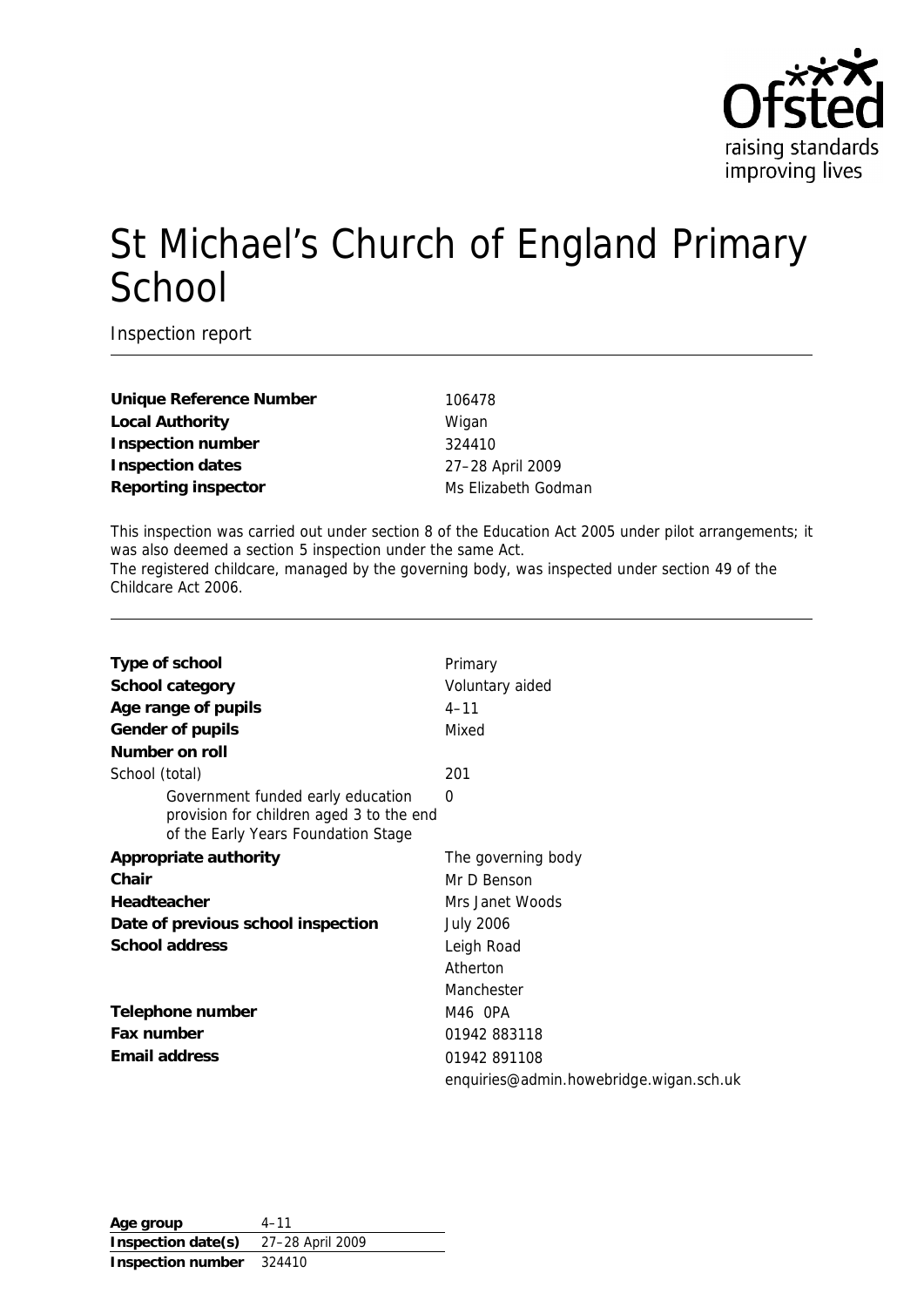#### © Crown copyright 2009

#### Website: www.ofsted.gov.uk

This document may be reproduced in whole or in part for non-commercial educational purposes, provided that the information quoted is reproduced without adaptation and the source and date of publication are stated.

Further copies of this report are obtainable from the school. Under the Education Act 2005, the school must provide a copy of this report free of charge to certain categories of people. A charge not exceeding the full cost of reproduction may be made for any other copies supplied.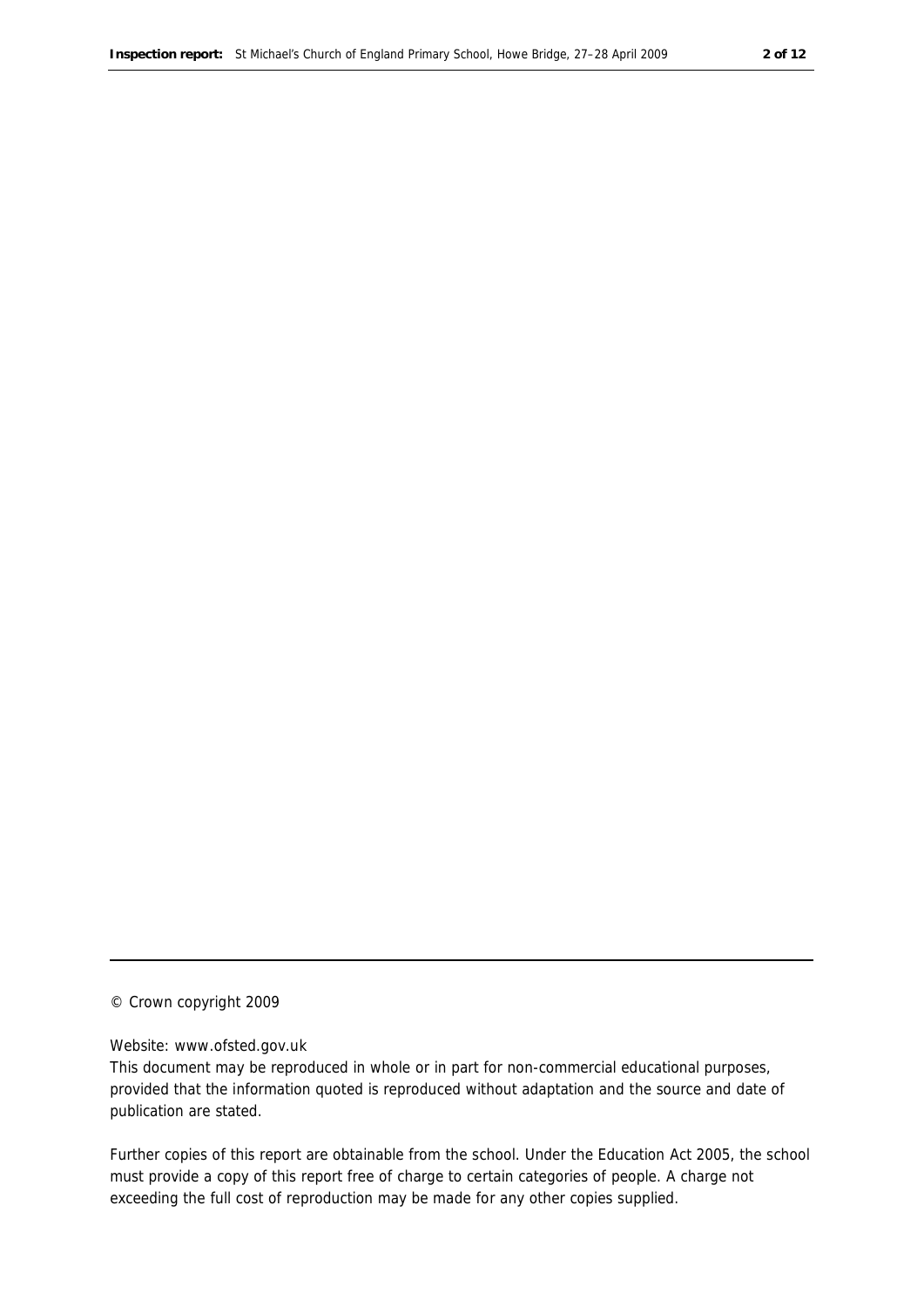# **Introduction**

This pilot inspection was carried out by two additional inspectors. The inspectors visited 13 lessons and held meetings with governors, staff and groups of pupils. They observed the school's work and looked at a range of documents, including policies, the school development plan, minutes of governors' meetings, the school's monitoring records and analyses of pupils' attainment and progress. Inspectors analysed 56 questionnaires returned by parents.

The inspection team reviewed many aspects of the school's work. It looked in detail at the following.

- The progress pupils make and how effectively they learn in lessons, in particular, in English at all ages and the more able pupils at Key Stage 1.
- The outcomes of provision on pupils' personal, social and cultural development.
- The impact of outdoor provision on learning and development in the Early Years Foundation Stage.
- The quality of teaching and the use of assessment.
- The effectiveness of leadership and management at all levels, including governors.

# **Information about the school**

This average-sized school serves a socially and economically mixed area. Almost all pupils are of White British heritage. The proportion with learning difficulties and/or disabilities is broadly average. The school provides for the Early Years Foundation Stage in one Reception class.

A new deputy headteacher joined the school in September 2008. The school holds the Basic Skills Quality Mark, the Healthy Schools Award and the Eco School Silver Award.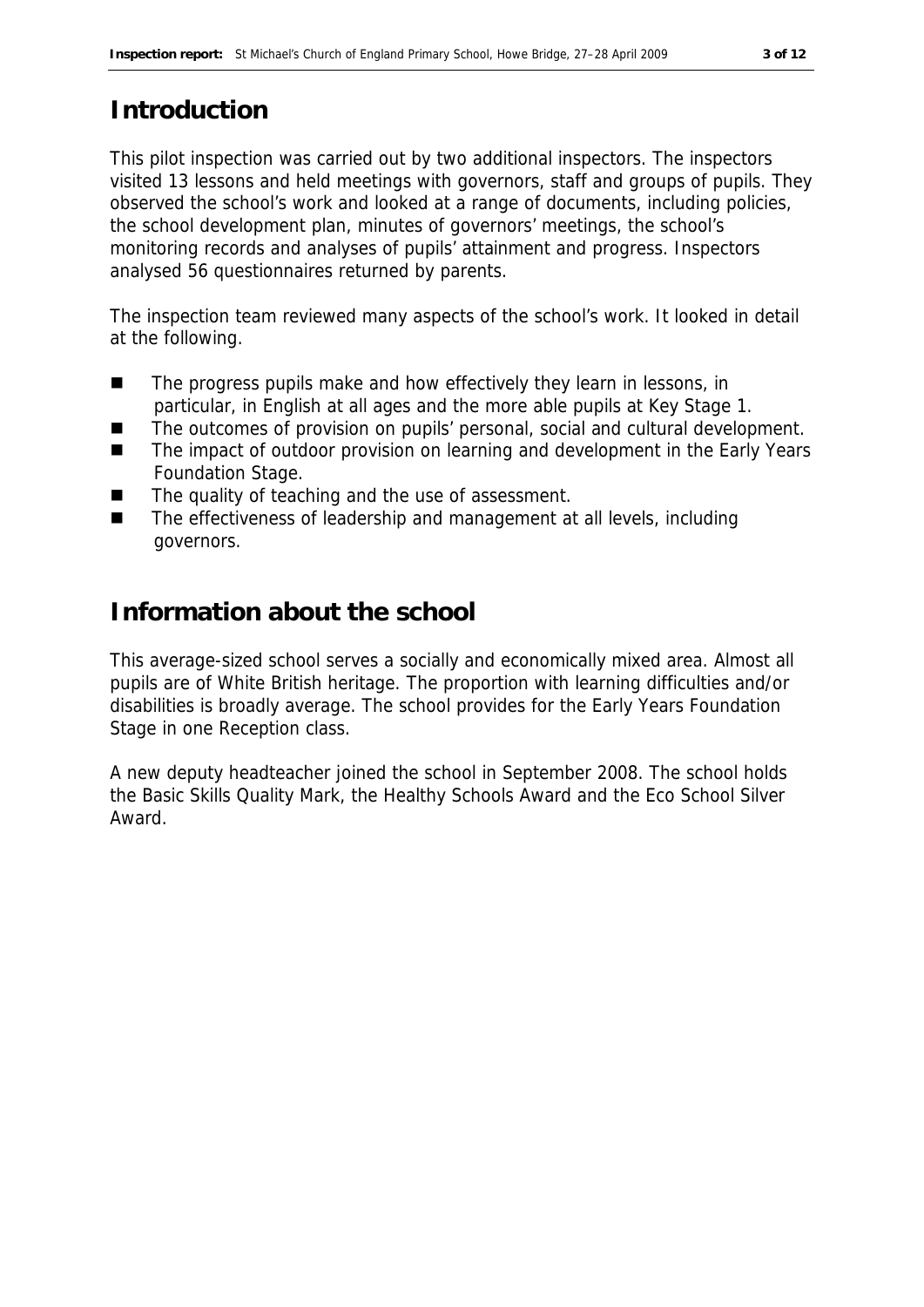# **Inspection judgements**

**Grades: 1 is outstanding, 2 is good, 3 is satisfactory, and 4 is inadequate**

### **Overall effectiveness**

#### **Capacity for sustained improvement 1**

# **Main findings**

St Michael's is an outstanding school. The clarity of vision and commitment of leaders and managers at all levels, including governors, are central to communicating the school's high ambition. No-one is complacent and all the staff are constantly seeking ways in which to improve the school further.

During their time at the school all groups of pupils make outstanding progress, including those with learning difficulties and/or disabilities, because their needs are carefully identified and they receive very good support. More able pupils are challenged and stretched and so progress very well, particularly at Key Stage 2. The quality of pupils' learning in lessons is exceptional. Pupils make outstanding progress in the basic skills of literacy and numeracy, reaching above average standards. These skills, their high attendance and exceptional personal and social skills prepare them extremely well for the future.

Pupils' consistently mature and thoughtful behaviour creates a very positive and secure atmosphere in school. They think deeply about others, eagerly take on responsibilities at all levels throughout the school and contribute much to the school and to the immediate local community, where their involvement is greatlyappreciated. Pupils' experience of different cultures and religions is enhanced through the curriculum, visits and visitors, but they have fewer opportunities to learn alongside children from other ethnic and cultural groups. This limits pupils' opportunities to contribute to the wider community.

A key feature of the school's excellent teaching is the outstanding use of assessment. All pupils, from the youngest to the oldest, assess for themselves how well they have done and how they could improve their work. This stimulates hard concentration and very rapid learning. The great strength of the school's outstanding curriculum is in the way every development is carefully considered and provision is designed and modified to match the needs of each pupil exactly. Outstanding care, guidance and support secure a very warm and stimulating atmosphere, which is highly motivating to pupils and they say they feel very safe and secure in school. In the Early Years Foundation Stage, accommodation restrictions limit children's access to outdoor areas and opportunities to use their learning outside, although the staff do ensure access to outdoor learning every day.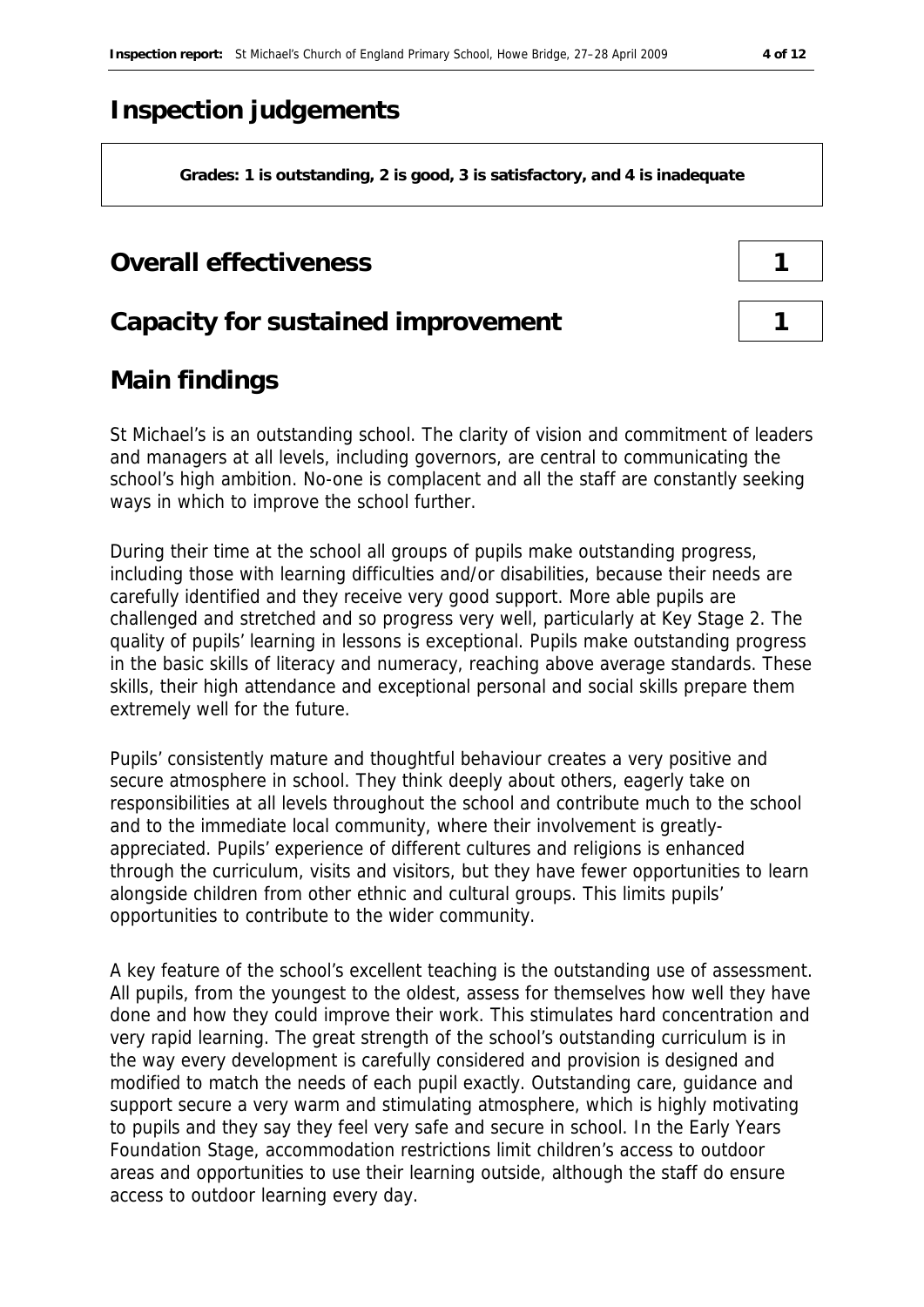Value for money is outstanding. The school's continuing high performance and improvement since the last inspection, the accuracy of its self-evaluation and its proven effectiveness in identifying and rigorously pursuing areas for improvement give it outstanding capacity for further improvement.

#### **What does the school need to do to improve further?**

- Extend pupils' understanding of different cultures in the area by:
	- increasing the opportunities they have to meet and learn with children from a range of different cultural and religious backgrounds.
- Increase the opportunities for outdoor learning in the Early Years Foundation Stage by:
	- improving the quality of the facilities for outdoor learning
	- increasing children's access to learning outdoors in the different areas.

#### **Outcomes for individuals and groups of pupils 1**

Pupils' attainment by the end of Year 6 has been significantly above the national average for 11-year-olds over a number of years in English, mathematics and science. The current Year 6 pupils are on track to meet their challenging targets. From starting points which are broadly in line with those typical of four- year-olds, overall progress is outstanding for all groups of pupils. Pupils learn highly effectively in lessons. All pupils sustain very high levels of concentration and perseverance with tasks. They relish tackling a challenge and love talking about their ideas with a partner, often showing very sophisticated thinking and reasoning in their conversations. Pupils are highly committed to succeeding, especially in English and mathematics, where they seize opportunities to refine and improve their work. Pupils' enjoyment and achievement are outstanding.

Pupils say that they feel very safe in school. Behaviour around school is excellent and pupils take great care of one another. Pupils have excellent knowledge of a healthy lifestyle. They are especially keen to participate in physical activities, including walking and cycling to school, sports clubs and 'wake up and shake up' sessions. Pupils' spiritual, moral and social development is outstanding. The school council makes a significant contribution to the school's work and has a strong influence on decisions about the school's work, for example, fundraising for a partner school in Namibia. The 'eco-rangers' organise themselves exceptionally well and have made significant improvements to the immediate environment by litter-picking and planting wild flowers. Pupils have a good knowledge and understanding of other cultures through the Namibian links and through the different subjects of the curriculum, but fewer direct experiences to extend their understanding by learning alongside children from different cultural and ethnic groups.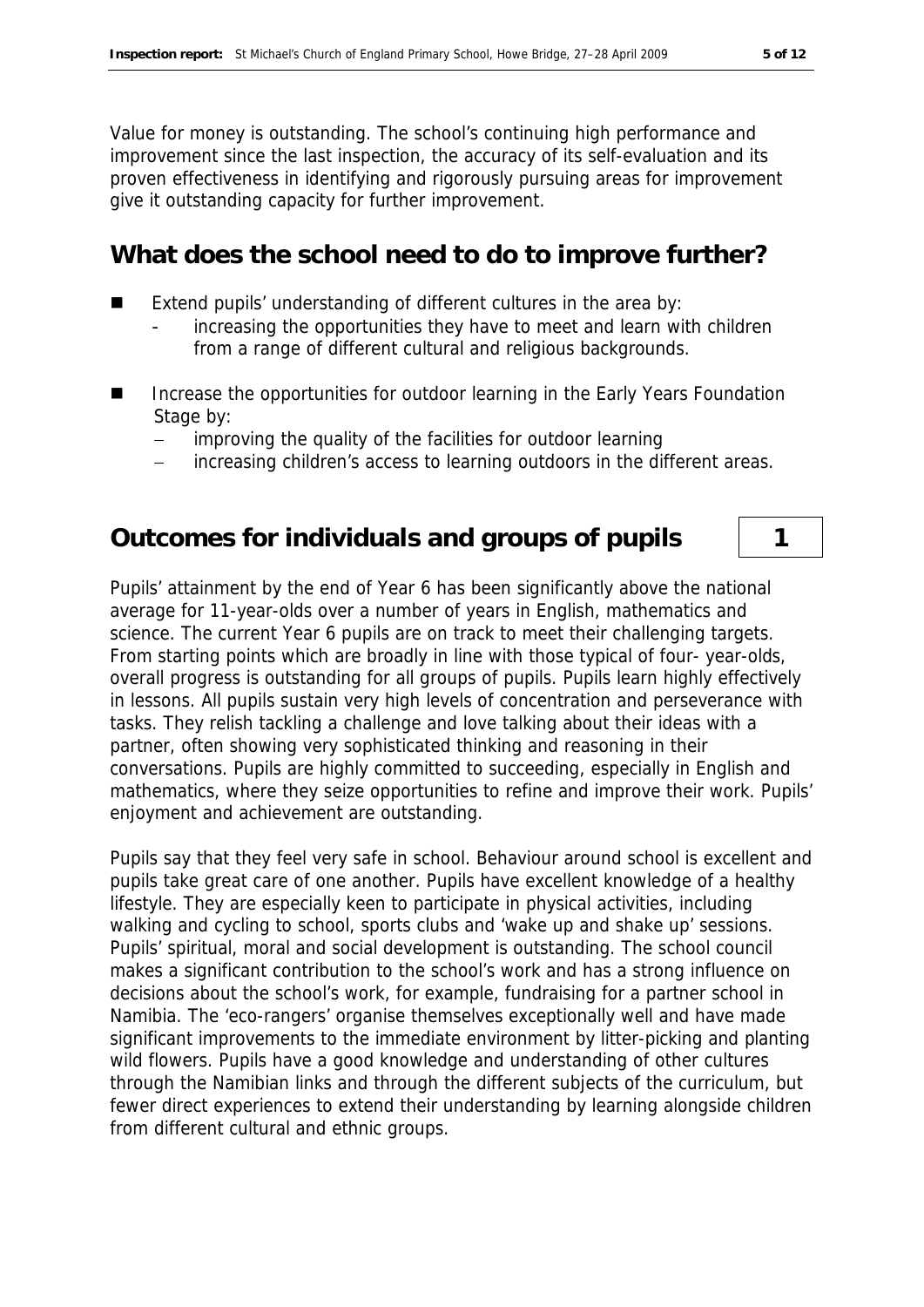#### These are the grades for pupils' outcomes

| Pupils' attainment <sup>1</sup>                                                                                    | 2 |
|--------------------------------------------------------------------------------------------------------------------|---|
| The quality of pupils' learning and their progress                                                                 |   |
| The quality of learning for pupils with learning difficulties and/or disabilities and their<br>progress            |   |
| How well do pupils achieve and enjoy their learning?                                                               |   |
| To what extent do pupils feel safe?                                                                                |   |
| How well do pupils behave?                                                                                         |   |
| To what extent do pupils adopt healthy lifestyles?                                                                 |   |
| To what extent do pupils contribute to the school and wider community?                                             | 2 |
| Pupils' attendance <sup>1</sup>                                                                                    |   |
| How well do pupils develop workplace and other skills that will contribute to<br>their future economic well-being? |   |
| What is the extent of pupils' spiritual, moral, social and cultural development?                                   |   |

### **How effective is the provision?**

-

All the staff have a very good knowledge of the pupils and what they need to learn next to secure very rapid progress. Excellent teaching is underpinned by outstanding use of assessment. Teachers have very high expectations of the pupils. They plan lessons with varied activities and work to challenge pupils at all levels of attainment. Classroom organisation is excellent and lessons move along at a rapid pace. This secures pupils' interest and eagerness to learn and their outstanding behaviour. There are very good opportunities for pupils to talk with one another and to pose increasingly sophisticated questions to their peers about their work.

The outstanding curriculum provides a very secure grounding in the basic skills of literacy, numeracy, and information and communication technology (ICT) and pupils make excellent progress. The curriculum provides a broad experience in the other subjects also and encourages pupils to use their skills, to research and think for themselves and to solve problems. The curriculum is enriched and extended by a variety of links, for example, Year 5 pupils enjoy learning science in a neighbouring high school greatly and artists in school enhance pupils' experiences and skills in using a variety of media to colourful effect. The care which adults show for pupils and their very good relationships with one another mean that adults provide excellent role models to the pupils. The school works well with families and many outside agencies to support all pupils, including those with additional learning needs or in challenging circumstances.

<sup>&</sup>lt;sup>1</sup> The grades for attainment and attendance are: 1 is high; 2 is above average; 3 is broadly average; and 4 is low.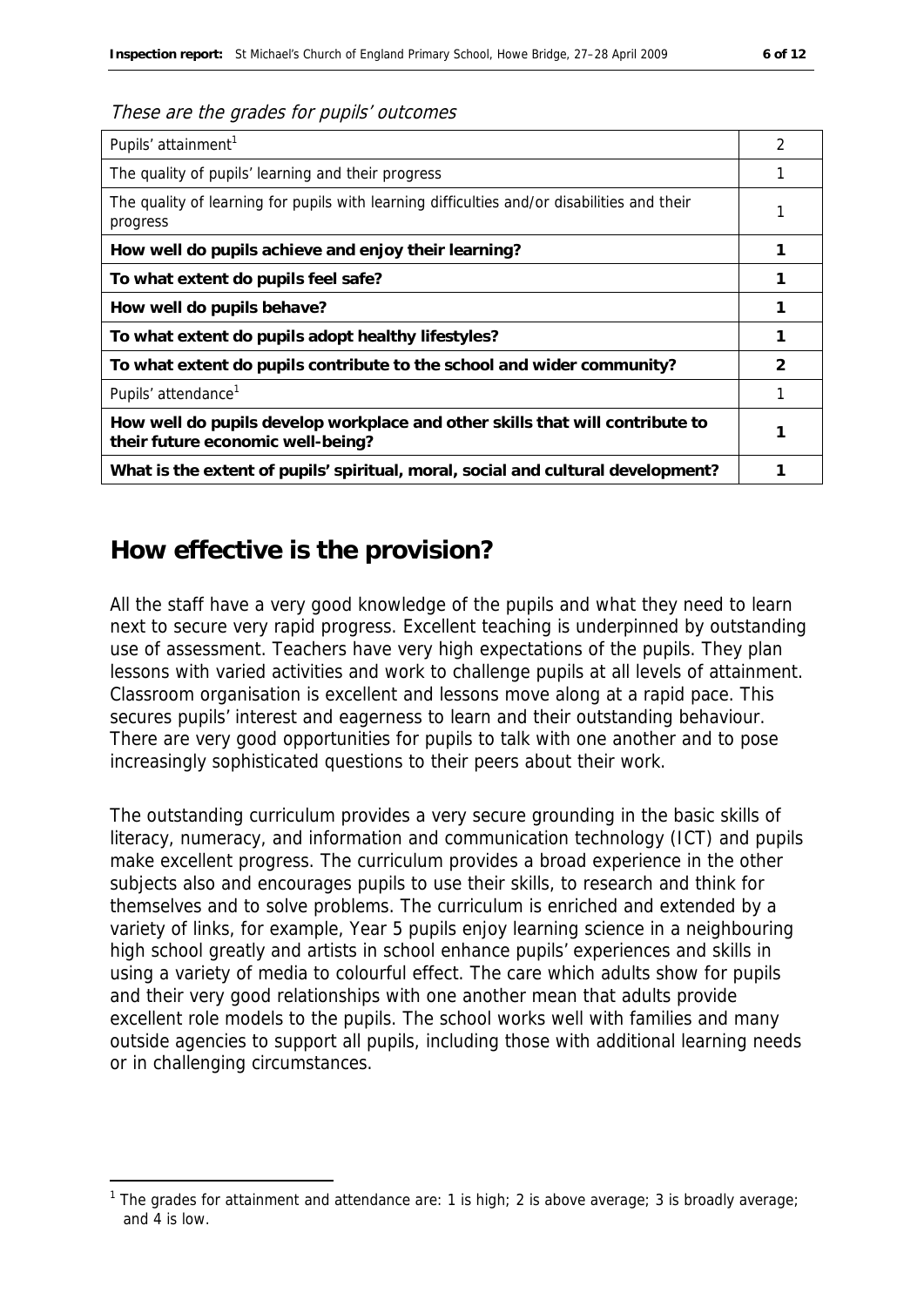|  |  |  | These are the grades for the quality of provision |
|--|--|--|---------------------------------------------------|
|  |  |  |                                                   |

| The quality of teaching                                                                                    |  |
|------------------------------------------------------------------------------------------------------------|--|
| The use of assessment to support learning                                                                  |  |
| The extent to which the curriculum meets pupils' needs, including, where<br>relevant, through partnerships |  |
| The effectiveness of care, guidance and support                                                            |  |

### **How effective are leadership and management?**

The headteacher leads the school in setting ambitious and challenging targets and has highly-rigorous monitoring and evaluation systems to identify any weaker areas in pupils' learning. Key to the school's success is the rapid and effective way in which it intervenes to improve provision where any weakness is identified. The steps taken to tackle the weakness are then carefully evaluated by the staff and governors to prove their effectiveness and improve further. Leaders at all levels, including those newer to the school, are highly engaged in this and are a strong and highly effective team. Plans for improvement are thorough and rigorous and well-understood and implemented by all. The school is highly effective in promoting equality and tackling discrimination. This is seen in the exceptional progress made by all pupils, with no variations between different groups, and in the high degree of respect that pupils show for others. The school promotes community cohesion well. Pupils' understanding of the school and immediate community is outstanding, but there are some gaps, recognised by the school, in pupils' opportunities to learn with children from different cultures in the wider community. The school has plans to attend to this. Safeguarding procedures are highly effective and pupils' and adults' health and safety are at the heart of the school's work.

Governors are very knowledgeable about the work of the school, highly involved in setting priorities and use their expertise well in financial, premises and curriculum matters. They consult well with staff, parents and pupils and regularly hold the school to account for its work. The school communicates well with parents and is eager to support and involve all parents, but leaders think there is more to do to engage every parent regularly in supporting their child's learning. Partnerships with other schools and agencies are highly effective in contributing to the curriculum and teaching and so in enriching the opportunities provided for pupils.

| The effectiveness of leadership and management in communicating ambition<br>and driving improvement                                                                 |  |
|---------------------------------------------------------------------------------------------------------------------------------------------------------------------|--|
| The effectiveness with which the school promotes equality of opportunity and<br>tackles discrimination                                                              |  |
| The effectiveness of safeguarding procedures                                                                                                                        |  |
| The effectiveness of the governing body in challenging and supporting the<br>school so that weaknesses are tackled decisively and statutory responsibilities<br>met |  |

These are the grades for leadership and management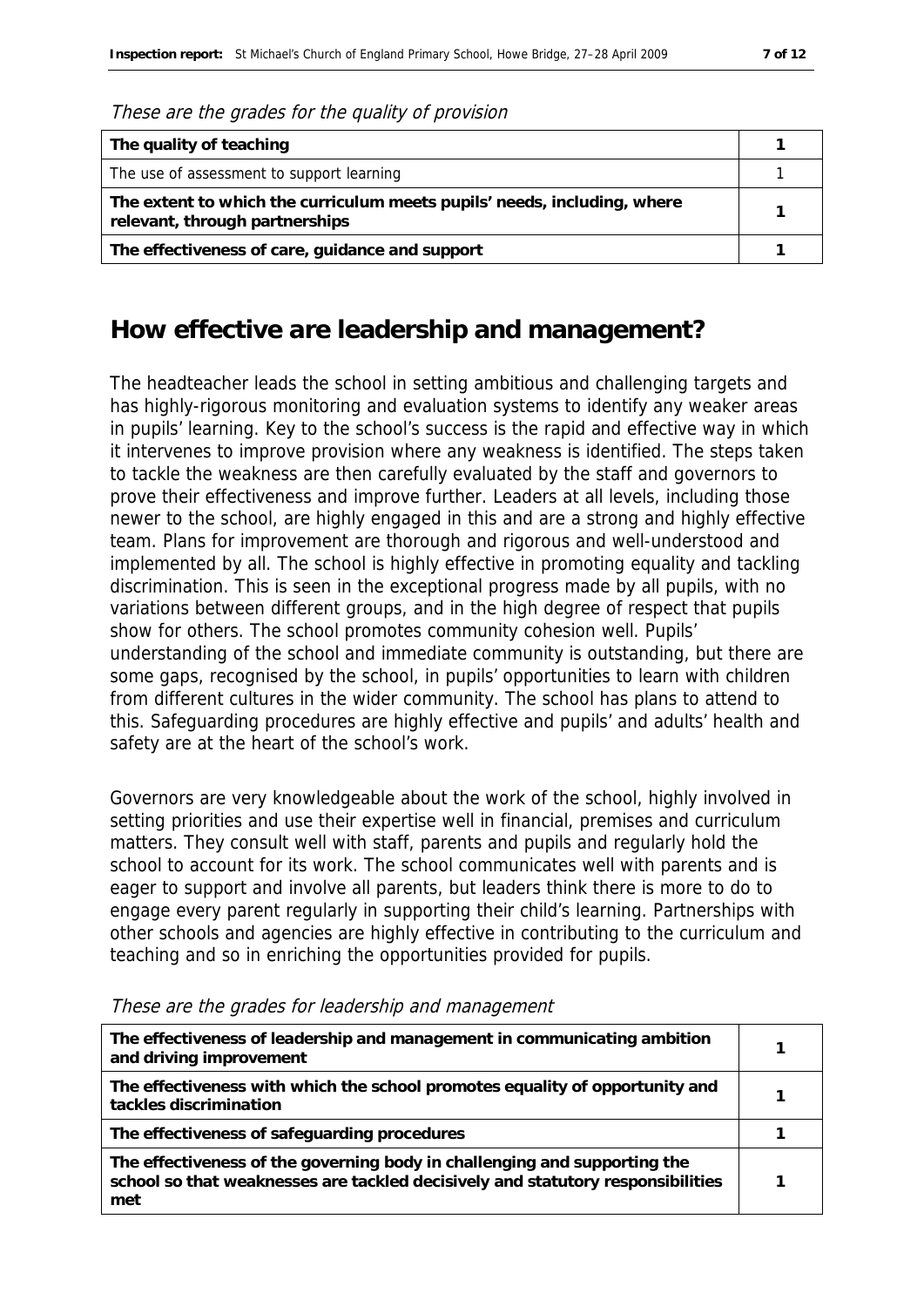| The effectiveness of the school's engagement with parents and carers                    |  |
|-----------------------------------------------------------------------------------------|--|
| The effectiveness of partnerships in promoting learning and well-being                  |  |
| The effectiveness with which the school promotes community cohesion                     |  |
| The effectiveness with which the school deploys resources to achieve value for<br>money |  |

# **Early Years Foundation Stage**

Children join the Reception class with skills often below those expected for their age. Their progress is consistently good and often outstanding, particularly in communication, language and literacy, and in personal, social and emotional development. Children take part in everything with great enthusiasm, for example, when they examine a patient in the 'doctor's surgery'. They are happily independent and are very confident to tackle challenges, such as reading their writing to the class. Children behave exceptionally well and respond very swiftly to instructions.

The welcoming and stimulating environment provides varied and imaginative activities that meet the needs of children extremely well. Assessment is highly effective and adults have a strong understanding of how young children learn. For example, as children play, adults talk with them and extend their understanding. The staff take great care of the children to ensure their health and safety. Interesting and exciting teaching ensures children are highly eager to learn. The school has good quality plans to improve access to outdoor learning.

Leadership and management in the Early Years Foundation Stage are outstanding. The staff are continuously striving for improvement and manage priorities very effectively. Records, policies and procedures are well-maintained and ensure safe and efficient management. Highly effective partnerships between the staff, parents, children and external agencies ensure a very happy and productive experience for the children.

| Outcomes for children in the Early Years Foundation Stage                             |  |
|---------------------------------------------------------------------------------------|--|
| The quality of provision in the Early Years Foundation Stage                          |  |
| The effectiveness of leadership and management in the Early Years Foundation<br>Stage |  |
| Overall effectiveness of the Early Years Foundation Stage                             |  |

## **Views of parents and carers**

Parents are overwhelmingly positive about the school, frequently commenting that this is an excellent school, with helpful and approachable staff. The vast majority feel that the school is led exceptionally well. Most feel that their child enjoys school all of the time and are very pleased with their child's progress. This includes parents of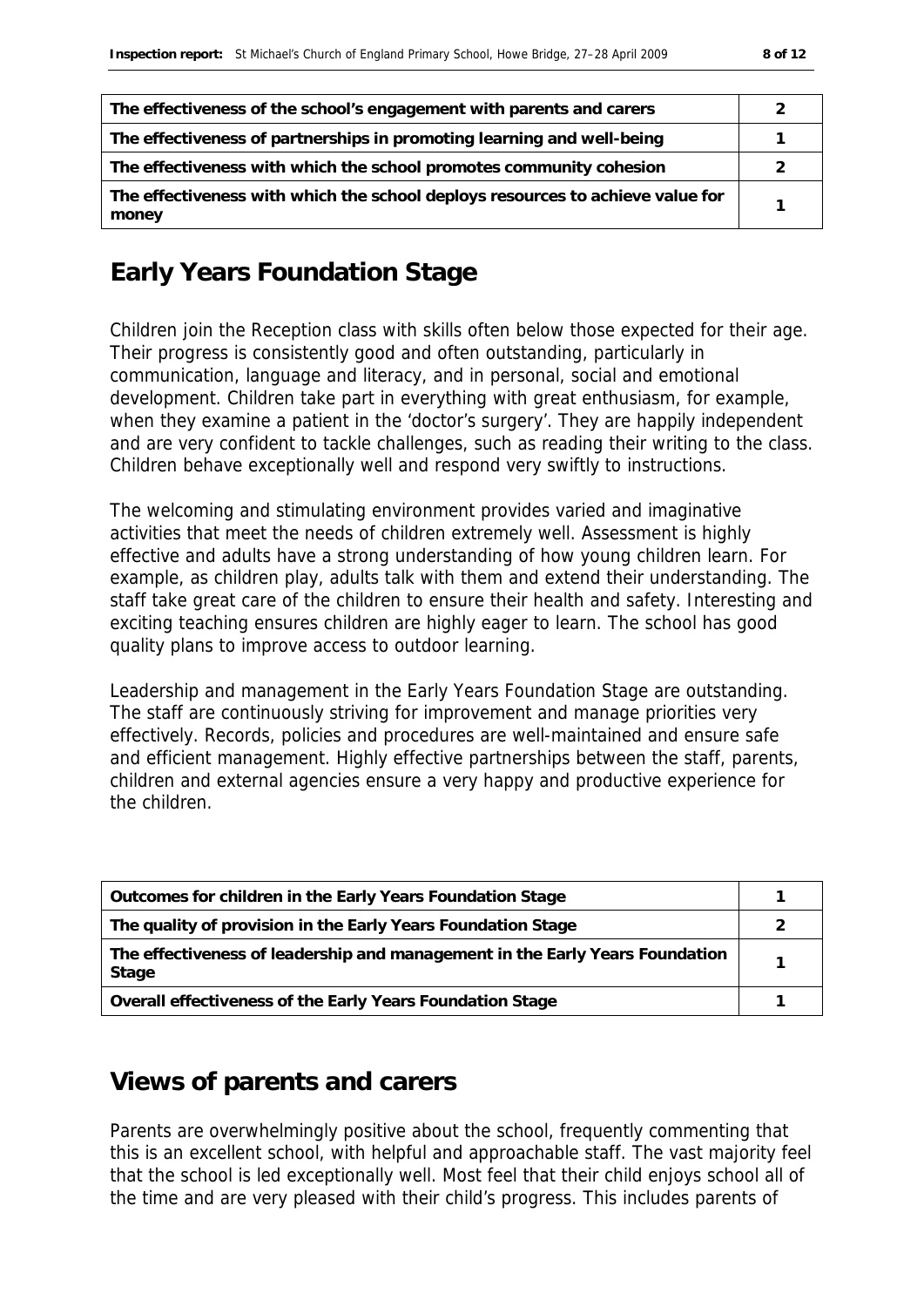children with a learning difficulty and/or disability. A very small minority express some concerns about behaviour or work set for pupils to do at home. The inspectors could find no evidence to uphold these views.

Ofsted invited all the registered parents and carers of pupils registered at St Michael's CE Primary School to complete a questionnaire about their views of the school. If a parent has more than one child at the school, we ask them to record an answer against all the questions, for each of their children.

The inspection team received 56 completed questionnaires. In total, there are 167 parents and carers registered at the school.

|                                                                     | Always | Most of the<br>time | Occasionally | Never |
|---------------------------------------------------------------------|--------|---------------------|--------------|-------|
| Overall, I am happy with<br>my child's experience at<br>this school | 49     |                     |              |       |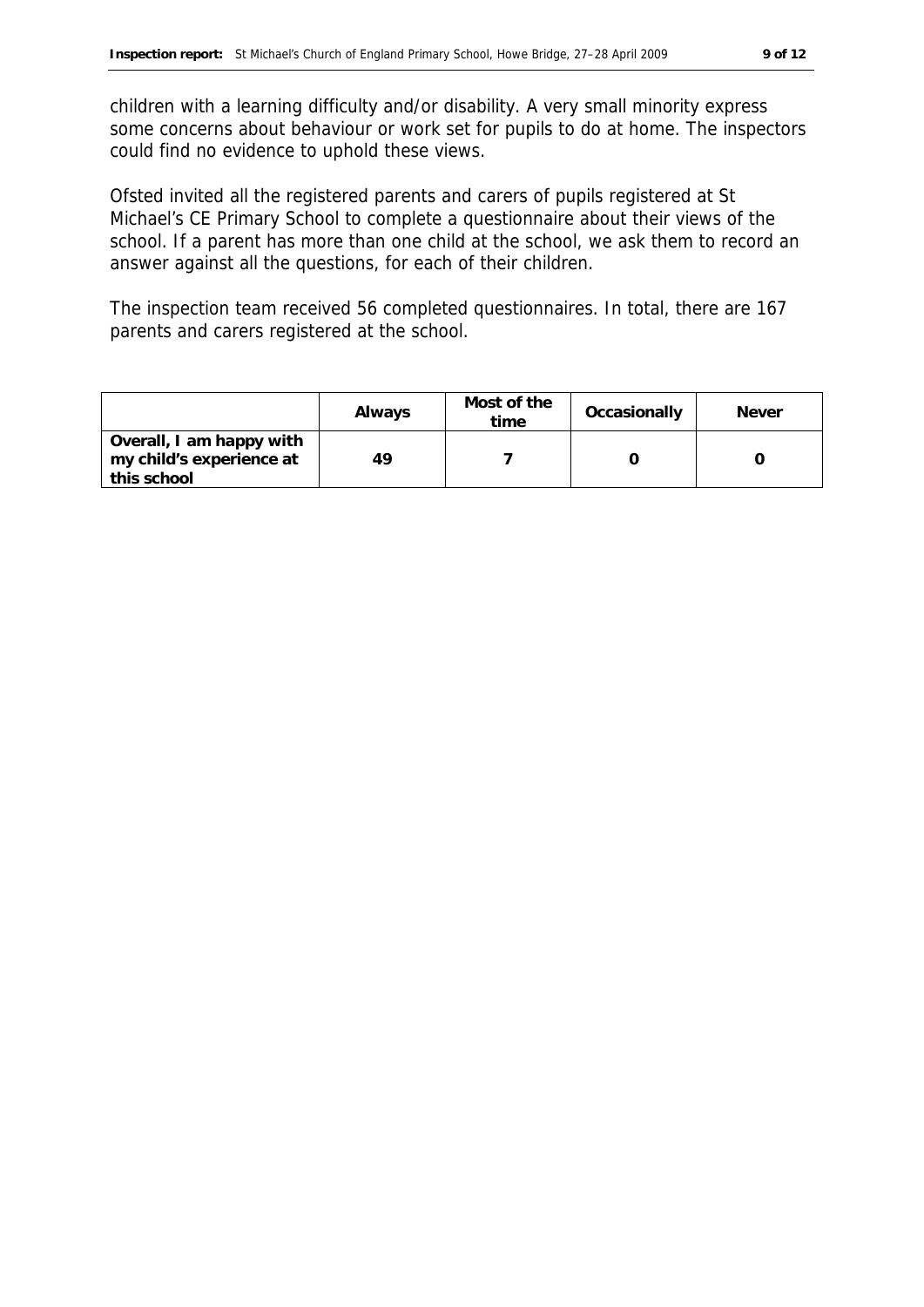# **What inspection judgements mean**

| Grade   | Judgement    | Description                                                   |
|---------|--------------|---------------------------------------------------------------|
| Grade 1 | Outstanding  | These features are highly effective. An outstanding           |
|         |              | school provides exceptionally well for all its pupils' needs. |
|         |              | In 2007-8, 15% of schools were judged to be                   |
|         |              | outstanding.                                                  |
| Grade 2 | Good         | These are very positive features of a school. A school        |
|         |              | that is good is serving its pupils well. In 2007-8, 49% of    |
|         |              | schools were judged good.                                     |
| Grade 3 | Satisfactory | These features are of reasonable quality. A satisfactory      |
|         |              | school is providing adequately for its pupils. In 2007-8,     |
|         |              | 32% of schools were judged satisfactory.                      |
| Grade 4 | Inadequate   | These features are not of an acceptable standard. An          |
|         |              | inadequate school needs to make significant                   |
|         |              | improvement to meet the needs of its pupils. Ofsted           |
|         |              | inspectors will make further visits until it improves. In     |
|         |              | 2007-8, 5% of schools were judged inadequate.                 |

# **Common terminology used by inspectors**

| Attainment:                | the standard of the pupils' work shown by test and<br>examination results and in lessons.                                                                                                                                                                                                                                                                                 |
|----------------------------|---------------------------------------------------------------------------------------------------------------------------------------------------------------------------------------------------------------------------------------------------------------------------------------------------------------------------------------------------------------------------|
| Progress:                  | the rate at which pupils are learning in lessons and<br>over longer periods of time. It is often measured<br>by comparing the pupils' attainment at the end of a<br>key stage with their attainment when they started.                                                                                                                                                    |
| Achievement:               | the progress and success of a pupil in their<br>learning, training or development. This may refer<br>to the acquisition of skills, knowledge,<br>understanding or desired attributes. Attributes<br>include qualities or personal competencies which<br>are important to the development of the pupil; for<br>example personal, social, cultural, emotional or<br>health. |
| Capacity to improve:       | the proven ability of the school to continue<br>improving. Inspectors base this judgement on what<br>the school has accomplished so far and on the<br>quality of its systems to maintain improvement.                                                                                                                                                                     |
| Leadership and management: | the contribution of all the staff with responsibilities,<br>not just the headteacher, to identifying priorities,<br>directing and motivating staff and running the<br>school.                                                                                                                                                                                             |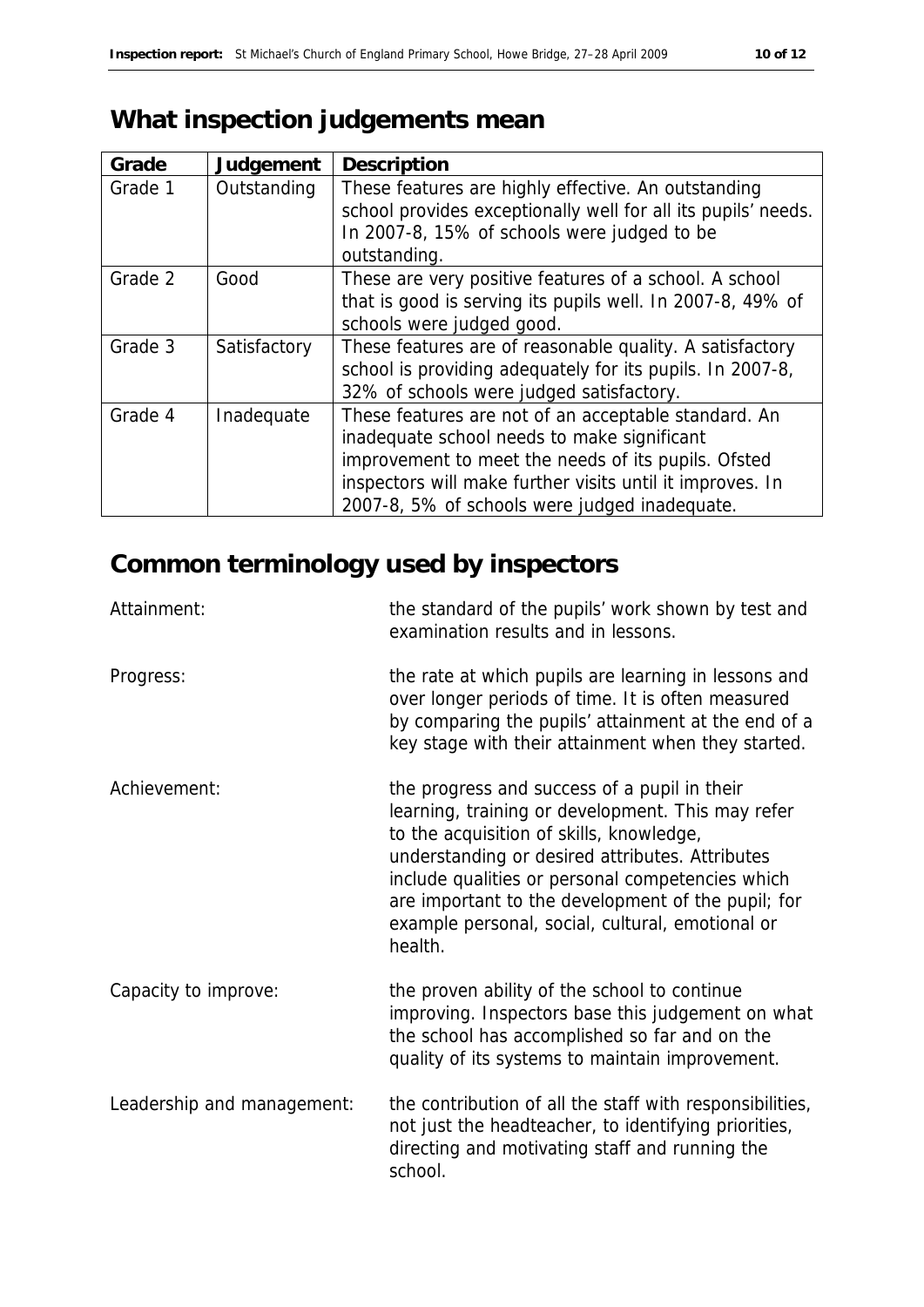

29 April 2009

Dear Pupils

**Inspection of St Michael's Church of England Primary School, Howe Bridge, Atherton, M46 0PA**

Thank you very much for the welcome you gave me and my colleague when we came to inspect your school and to all of you who spoke to us so politely and clearly in lessons or around the school. A particular thank you goes to the school council and eco-rangers who talked to us so well about all the things you are doing to help the school and the community to be safer and healthier.

St Michael's is an outstanding school, which is led extremely well by your headteacher, staff and governors. You make outstanding progress and your concentration and hard work in lessons are exceptional. This is because your teachers know you very well and plan work to challenge you. Even the youngest children in Reception assess how well they have done a piece of work and how to improve it. The way in which you talk to one another about your learning is impressive. This helps the oldest of you to use some very sophisticated language in your speaking and writing. We found, too, that the curriculum is just right for you, because the staff think very carefully about activities that you will enjoy and help to develop and use the important skills of literacy, numeracy and ICT. We found also that the staff take excellent care of you and this is helping you to develop as mature, sensible and responsible citizens.

We have asked your headteacher, the staff and governors to do two things to make the school even better for you. These are to:

- qive you more opportunities to meet people from different cultures and religions
- improve the outdoor area for children in the Reception class.

You can help by continuing to come to school as regularly as you do, by keeping up the hard work and by continuing to be so happy and helpful in school.

I wish you every success for the future.

Liz Godman Lead inspector